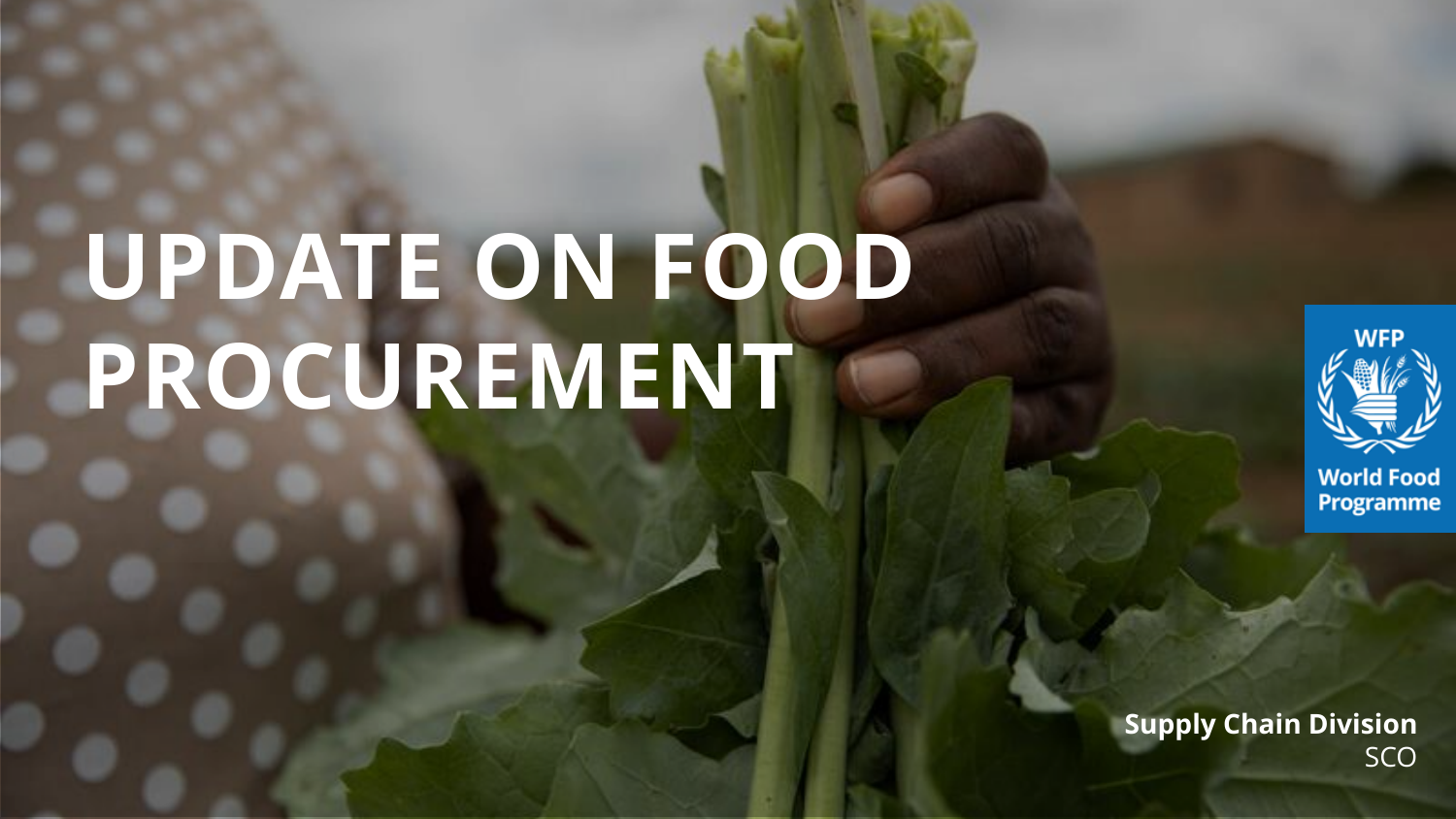# **INTRODUCTION**

- **Record level of food procurement** in 2021, both in terms of value and volume
- **Escalation in emergencies**  (e.g. Afghanistan, Ethiopia)
- **Increased service provision** to governments
- **Main challenges**: increasing prices and limited suppliers for some commodities



#### **4.4 MILLION MT**

of food procured



#### **2.5 MILLION MT**

Purchased by countries running L3 emergency responses



#### **~60%**

From countries with ongoing operations



#### **USD 52 MILLION**

Procured from smallholder farmers

#### **900,000 MT**

Sourced on behalf of national Governments (Ethiopia, Guatemala, Sudan)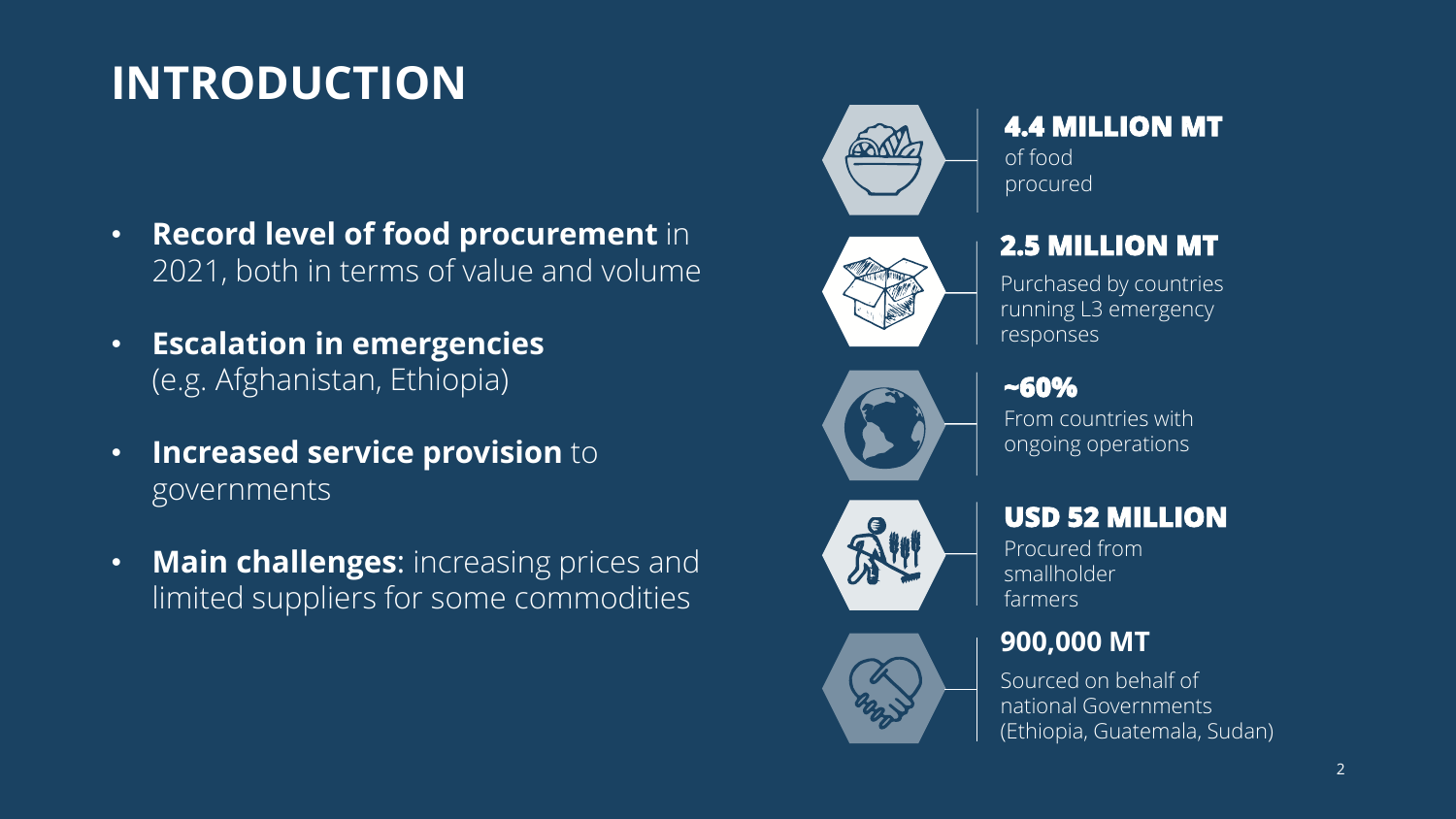## **FOOD PROCUREMENT IN 2021**



2021 saw a **sharp increase** in both volume and value of food procured due to **increased service provision** to governments (+70 percent from 2020) and **unfolding or escalated emergencies** (e.g. Afghanistan, Ethiopia)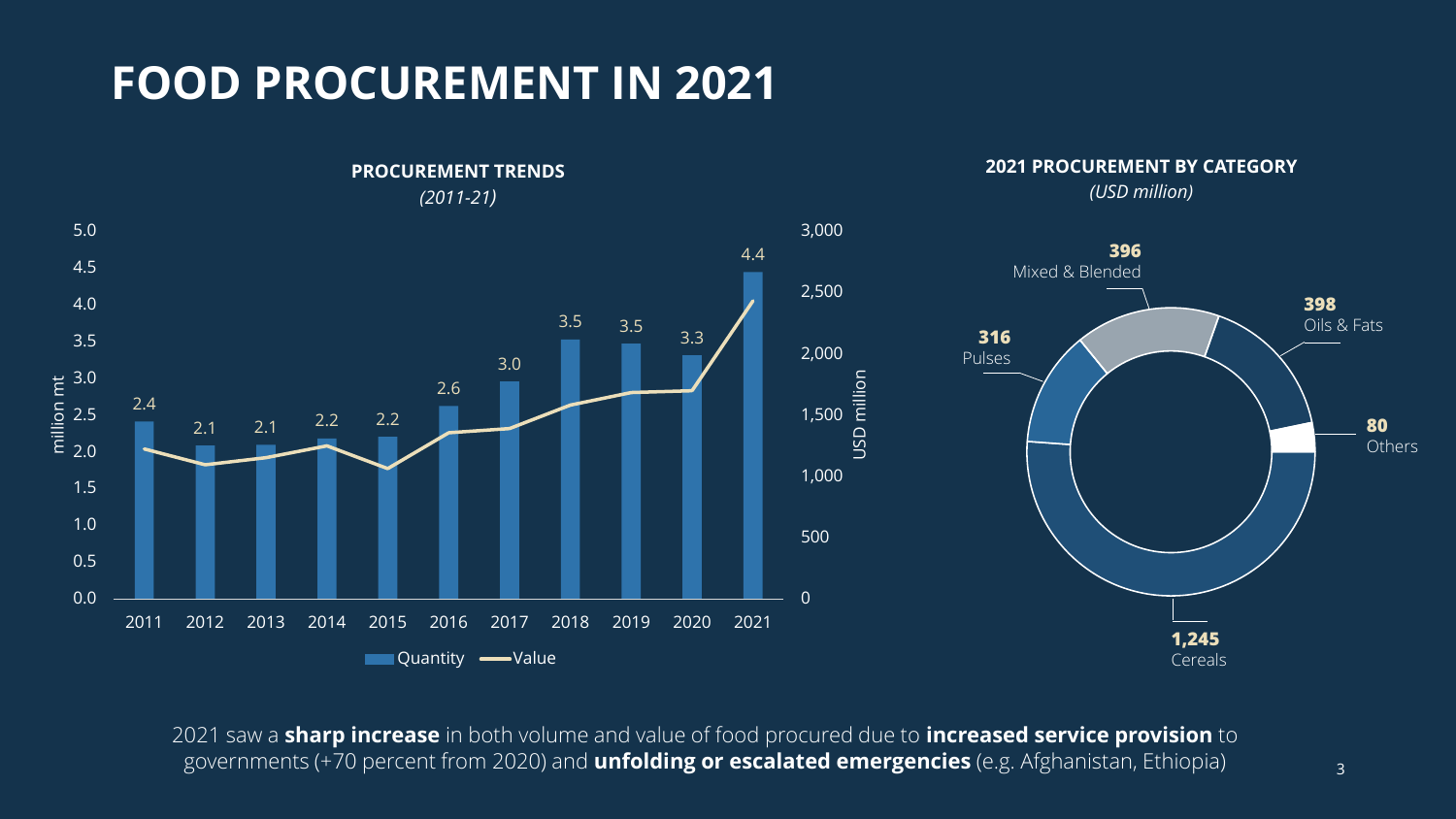**MAIN SOURCING COUNTRIES**



**62 percent** of the tonnage sourced from **least developed, low and lower-middle income countries**; around **60 percent** of the value procured from **countries with ongoing WFP operations**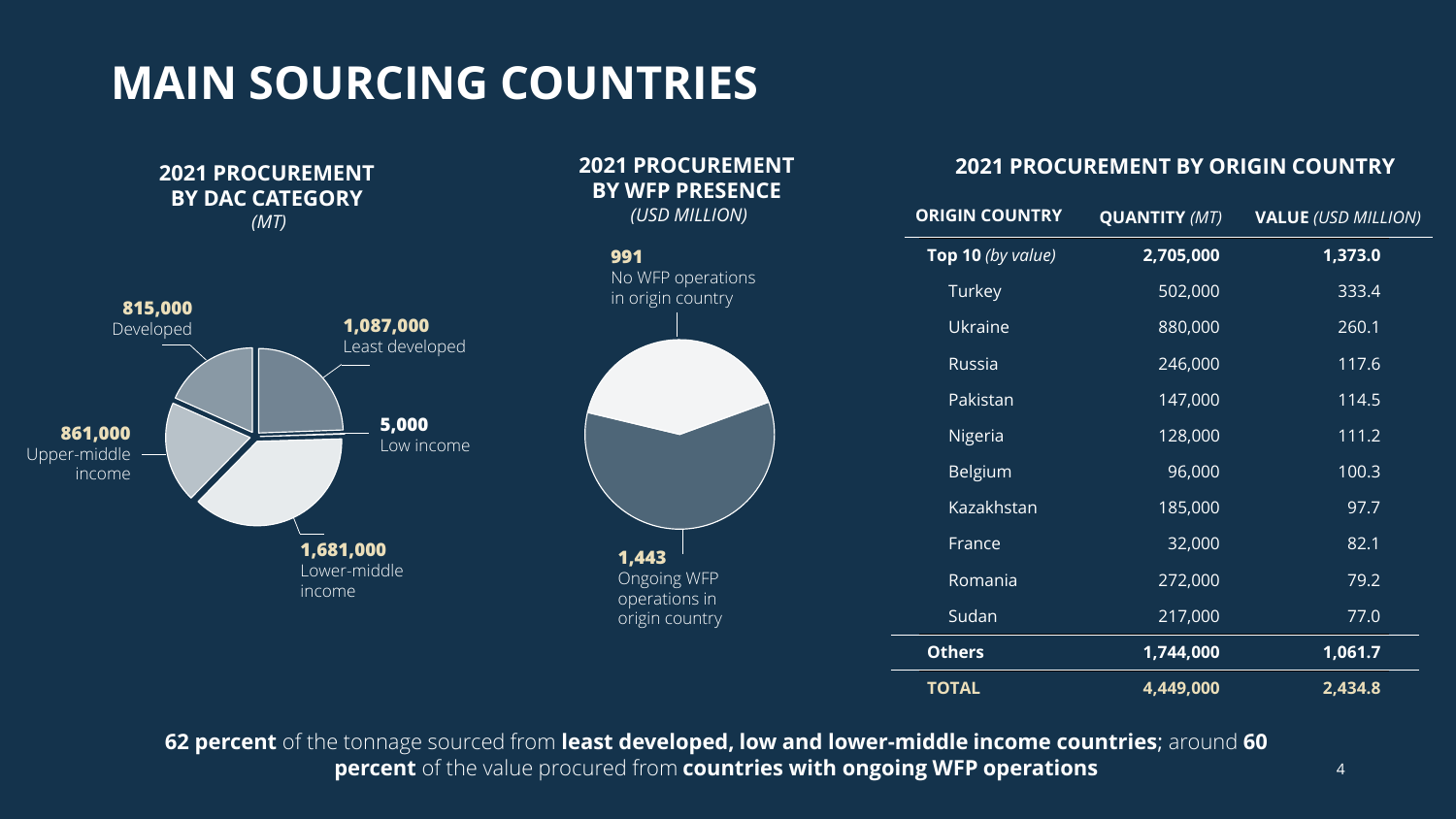## **IMPLEMENTATION OF THE LOCAL AND REGIONAL FOOD PROCUREMENT POLICY**

Implementation is driven by Programme and Supply Chain. In 2021, the main achievements from Supply Chain were:

- Developing a **risk methodology** and compendium of risks.
- Commencing a **full traceability project**, with the aim to trace our food from farm to fork.
- Developing **guidance and normative** e.g. including **conditionality clauses** in contracts requiring suppliers to source a minimum of 10% from SHFs.
- A **supply and demand analysis** for pro-smallholder farmer procurement in RBN was conducted, identifying ways to increase that share of SHFs purchases.
- Rollout of training for Procurement staff.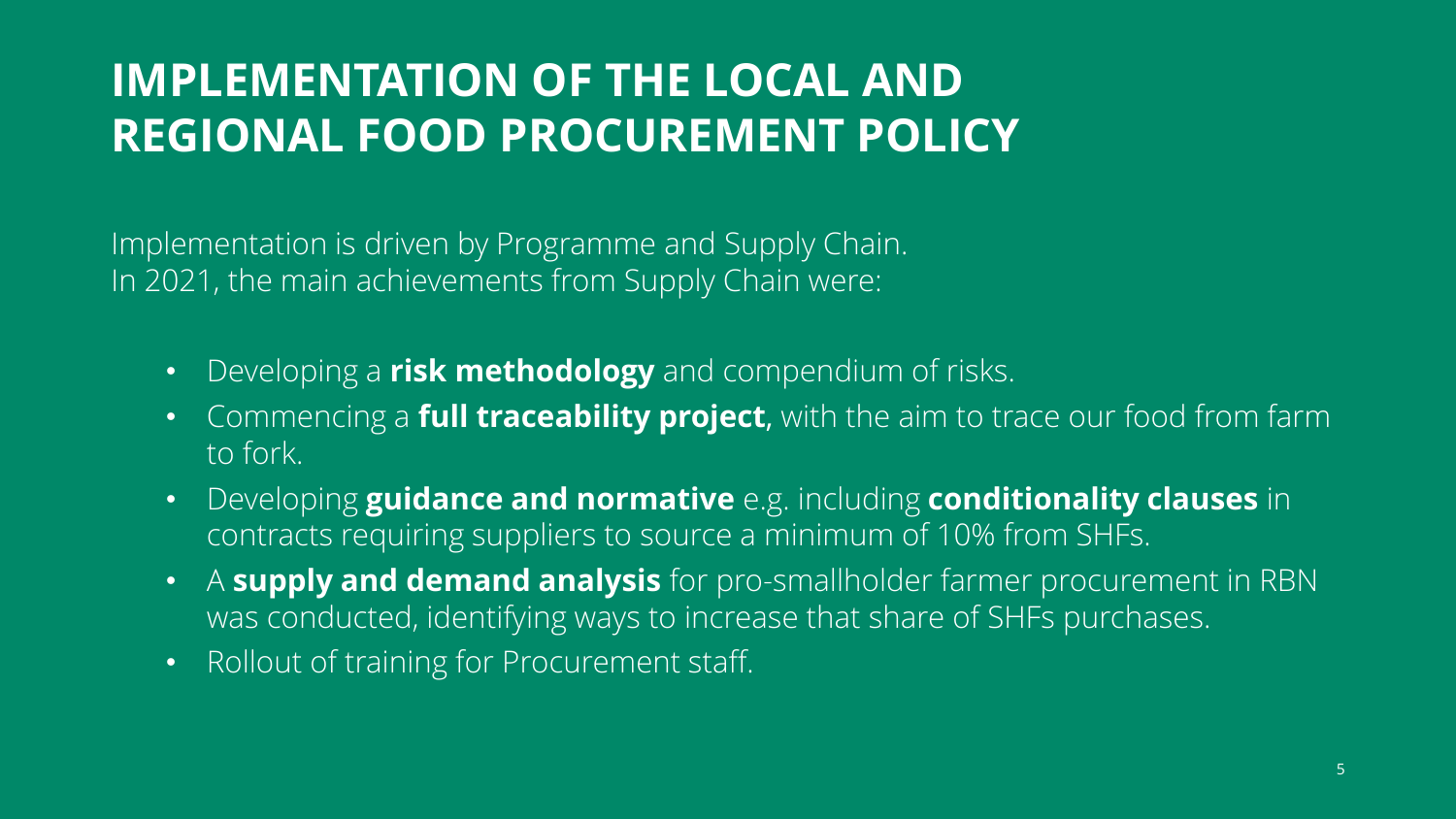#### **PROCUREMENT FROM SMALLHOLDER FARMERS**



**USD 52 million** procured from SHFs in **27 countries** in 2021 (**2.7 percent** of the total value of food procured); largest purchases took place in **Sudan**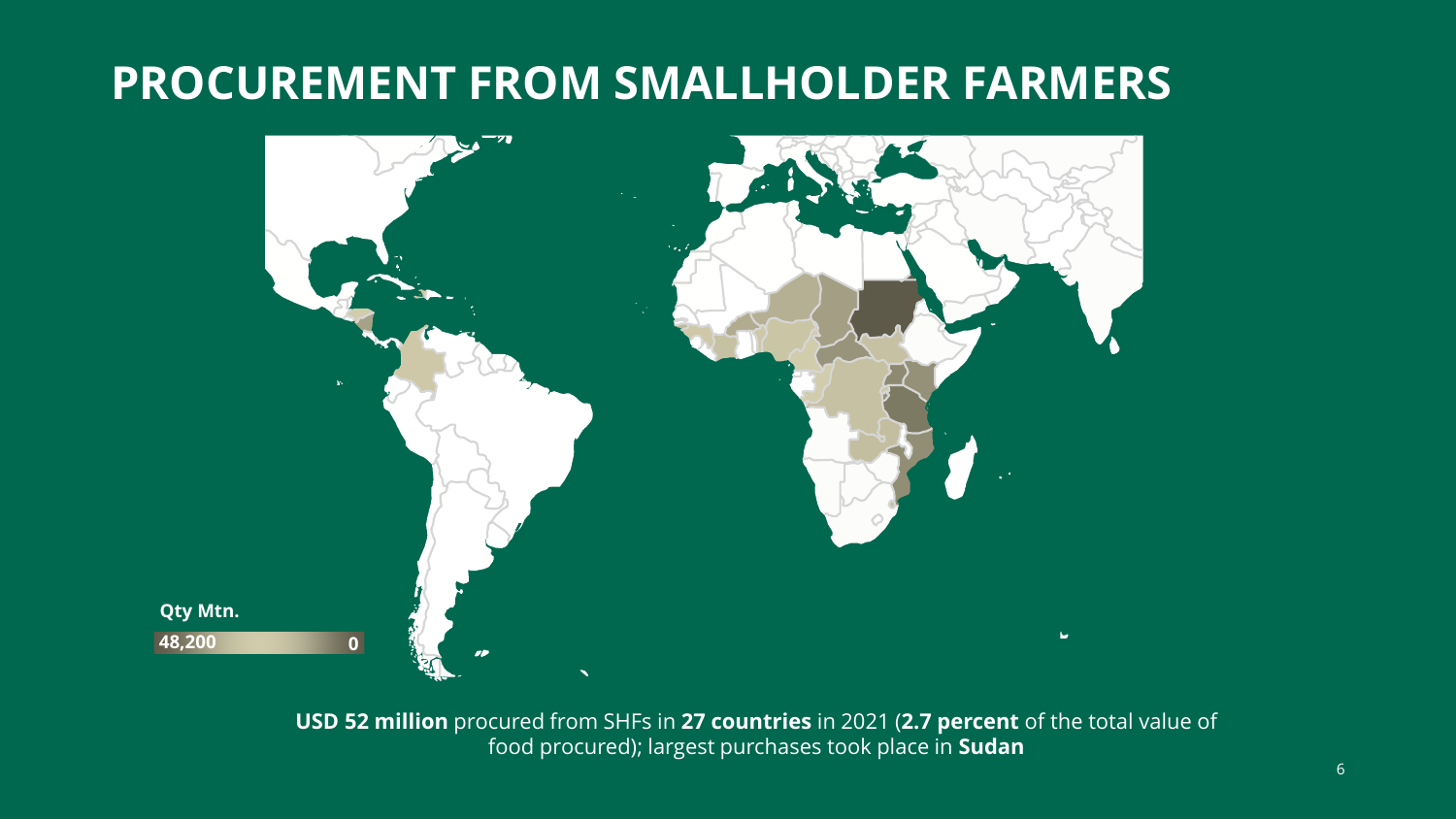### **SUPPORT TO L3 EMERGENCY RESPONSES**



*The L1-L3 emergency classification model was superseded on 1st February 2022 with the adoption of the revised Emergency Activation Protocol*

**73 percent** of the total volume purchased by country offices running **L3 emergency responses**; significant **leadtime reductions** obtained by procuring food through the GCMF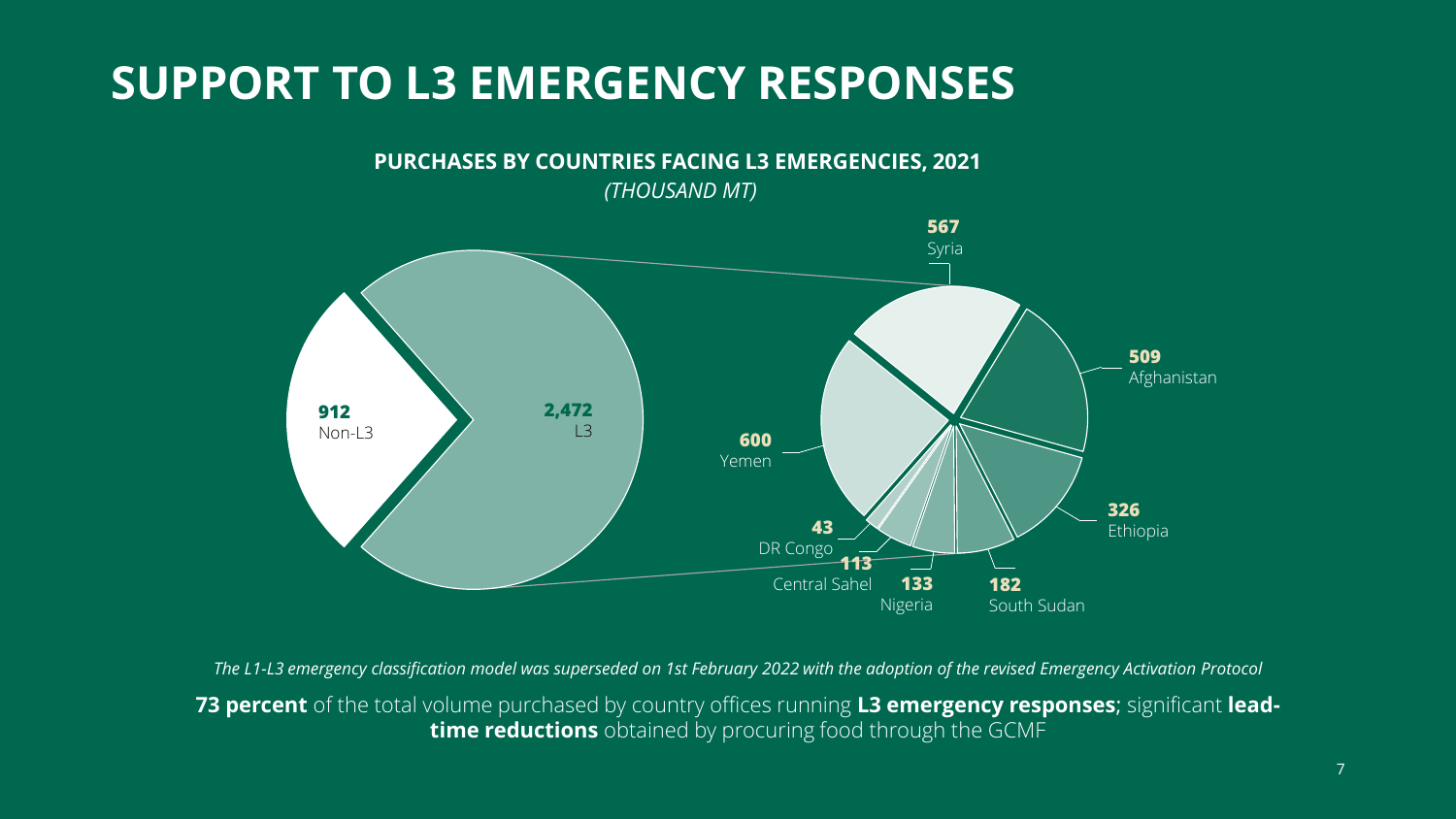## **SERVICE PROVISION TO GOVERNMENTS**

In line with SDG17 and its Strategic Plan, WFP aims to **support local and national food system actors** to address root causes of hunger.

2021 saw a **further scale-up** in service provision activities:

- **More than 900,000 mt** (value at almost **USD 250 million**) sourced on behalf of national governments, an increase of almost 70 percent from the 2020 record
- **Largest service provision agreements** implemented in **Ethiopia** (790,000 mt), **Sudan** (80,000 mt) and **Guatemala** (18,000 mt)

In 2022, WFP will **continue to support** governments with service provision activities, and **expand its offering** to other countries.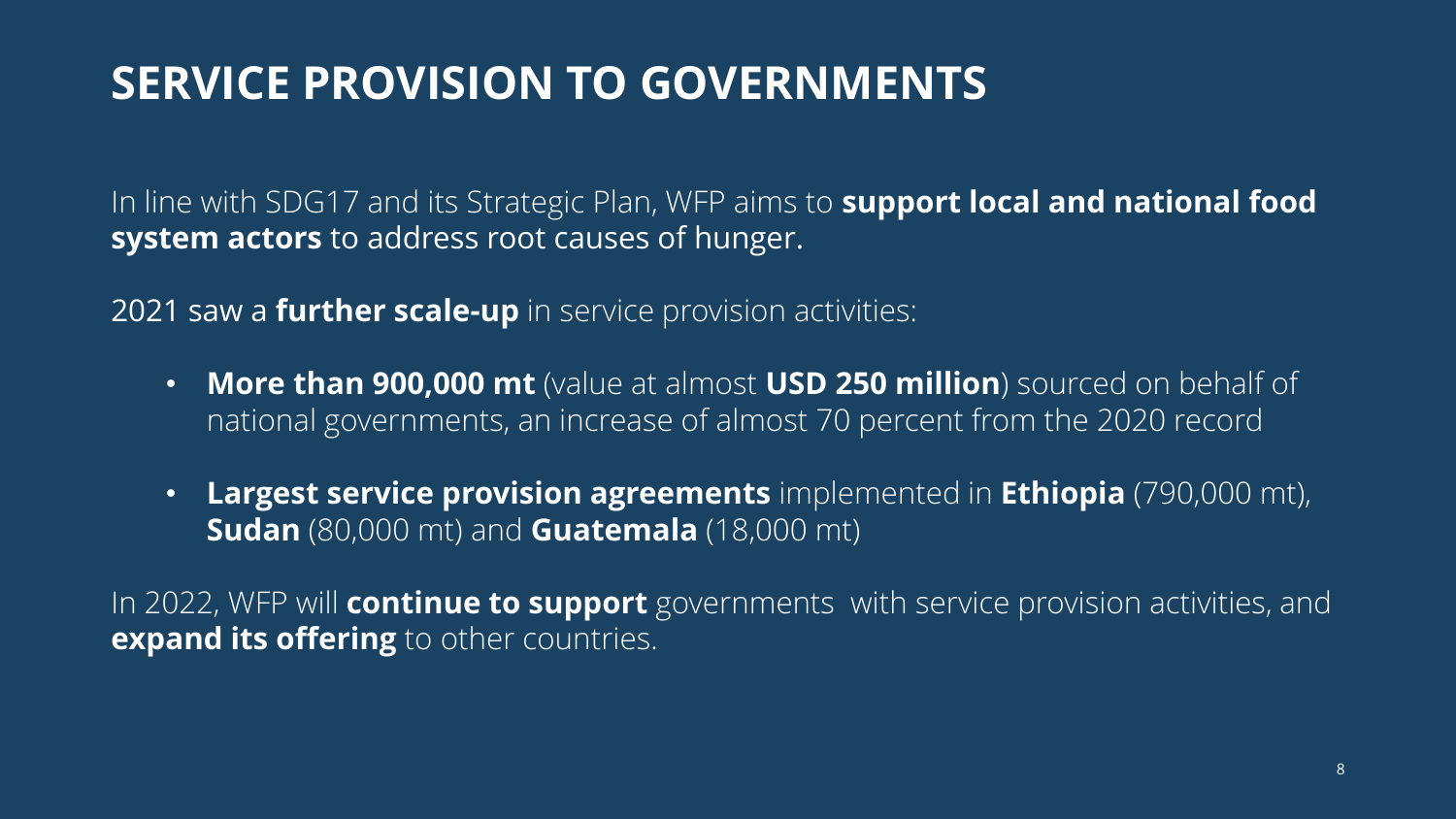## **CURRENT SITUATION & THE WAY FORWARD**

Current challenges – 4 Cs: COVID, climate, conflict and cost, showcase the **fragility of global food systems** and their **vulnerability to sudden shocks.**

From a procurement perspective, WFP aims to respond to these challenges by:

- Pursuing an **increasingly localized** approach to procurement which includes substitution with local commodities;
- **Diversifying sourcing;**
- Promoting production and use of **indigenous crops**;
- Increased number of **procurement experts** in the field;
- Reduce the **environmental and optimize social impacts** of its procurement;
- Continuing the transformation of procurement by operationalizing its **strategy**.